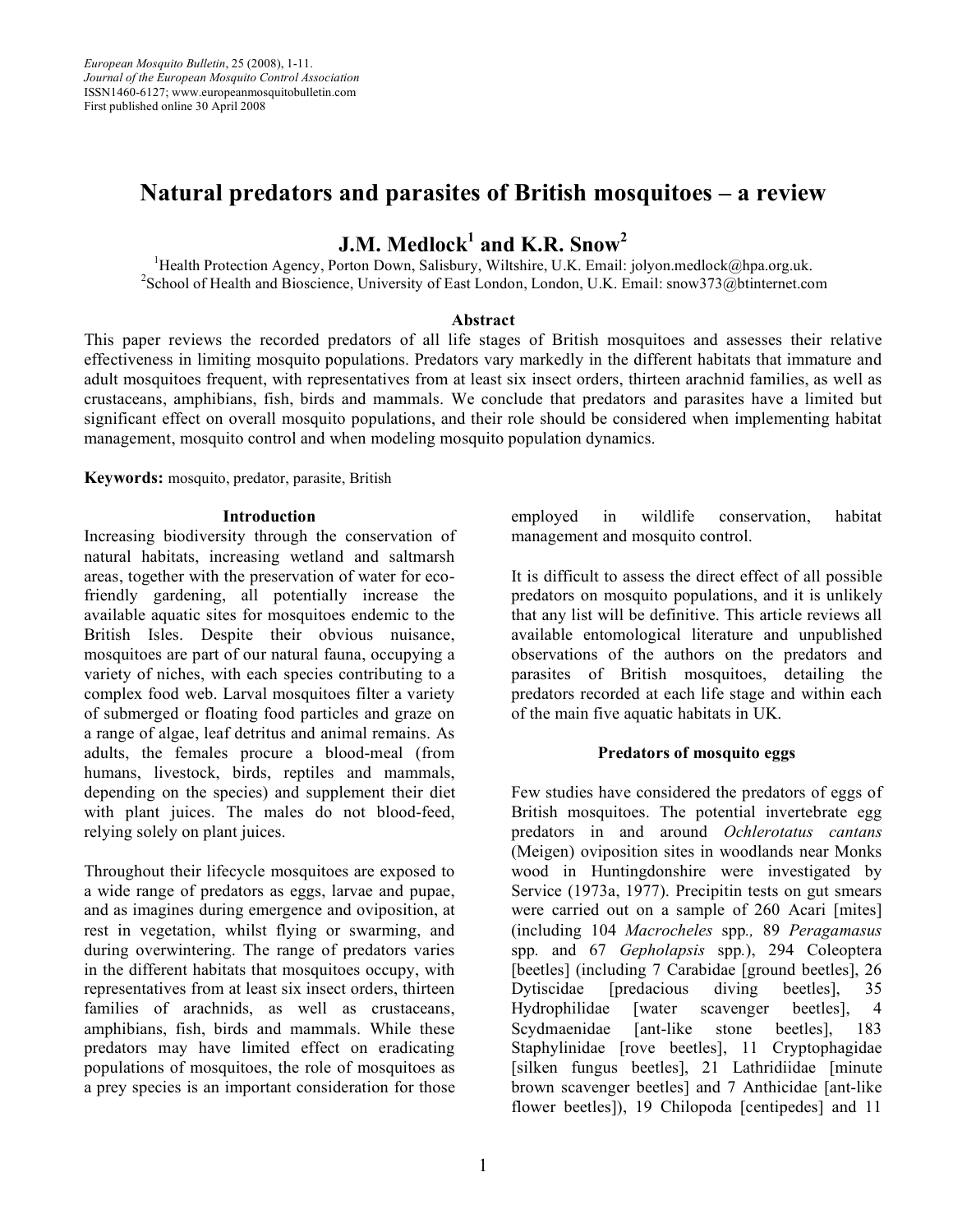Lumbricidae [earthworms], however none of the precipitin tests gave a positive result. Service commented that the likelihood of identifying a positive meal from an egg predator is much less than for a larval predator, and that to achieve a positive result, the gut smear of any potential predator would have to be made soon after predation and therefore the possibility of confirming predation by the precipitin test method may be limited. Nevertheless, despite the lack of published quantifiable evidence, predation by fish and certain invertebrates on eggs that have been deposited on the water surface (such as in *Culex* spp*.*, *Anopheles* spp*.* and certain *Culiseta* spp.) is likely to have an impact on numbers.

#### **Predators of mosquito larvae and pupae**

The predators of mosquito larvae and pupae are likely to vary depending upon the aquatic habitat occupied by the mosquito, and these habitats can be separated crudely into five categories: (a) permanent freshwater, (b) temporary woodland pools/flooded habitats, (c) brackish water salt-marshes, (d) artificial container habitats and (e) tree holes.

## *Permanent freshwater immature sites*

Three separate studies have investigated the predators of mosquito larvae and pupae in permanent freshwater habitats in Great Britain. In studies at two permanent freshwater ponds at Silwood Park in Berkshire by Onyeka (1983), evidence of predation, by positive gut smears, on *Culex pipiens s.l.* Linnaeus and *Culex torrentium* Martini was reported in three insect orders: Odonata [dragonflies and damselflies], Coleoptera and Hemiptera [true bugs], and by amphibians [newts]. This work was later supported by observation of the predators of *Anopheles claviger* (Meigen) from ponds in East Lothian by Jeffries  $(1988)$  who placed ten  $2<sup>nd</sup>$  and  $3<sup>rd</sup>$  instar larvae in weed-filled beakers and recorded the number of larvae consumed by a number of different invertebrate predators within 24 hours. The third study by Snow (unpublished) assessed the propensity for freshwater fish from ponds in Epping Forest in Essex to ingest larvae of *Ochlerotatus punctor* (Kirby) and *Cx. pipiens s.l.*, with some evidence of predation of larvae by certain Odonata.

Regarding Odonata, Onyeka (1983) found high predation rates in anisopteran [dragonflies] nymphs, with positive gut smears reported from 58/94 *Sympetrum striolatum* [common darter] and 40/77 *Libellula depressa* [broad-bodied chaser], and in zygopteran [damselflies] nymphs, with evidence of predation in 54/84 *Coenagrion puella* [azure damselfly], 25/73 *Coenagrion mercuriale* [southern damselfly], 28/56 *Ischnura elegans* [blue-tailed damselfly] and 31/60 *Pyrrhosoma nymphula* [large red damselfly]. In addition Jeffries (1988) also reported predation of *An. claviger* larvae by *Enallagma cyathigerum* [common blue damselfly] which had consumed 1 of 10 larvae within 24 hours. Nymphs of three dragonfly species were observed by Snow (unpublished) feeding on larvae of *Oc. cantans/punctor* in ponds in Epping Forest: *Anax imperator* [emperor dragonfly], *L. depressa* and *S. striolatum*. It is likely that other species of Odonata act as larval predators, as more than 50% of Odonata surveyed by Onyeka had preyed on larvae, with mosquito larvae likely to be an important part of their diet.

Adult and larval beetles from two families, Dytiscidae and Halipidae [crawling water beetles], were tested by Onyeka (1983) with representatives from each found to have preyed on mosquito larvae. Dytiscid predators included adult and larval *Agabus bipustulatus* (3/23 and 23/46 respectively), adult and larval *Dytiscus marginalis* [great diving beetle] (7/30 and 19/50 respectively), larval *Colymbetes fuscus* (13/22), adult and larval *Hydroporus* sp. (2/5 and 1/8 respectively – however no *H. memnonius* were positive, n=2), adult *Hyphydrus ovatus* (8/24), larval *Rhantus* sp. (1/1) and *Hygrotus* sp. (1/6, no stage given). Only one halipid beetle was surveyed and found to be a predator: larval *Peltodytes* sp. (3/20). Jeffries (1988) confirmed predation by *A. bipustulatus* and *D. marginalis* (2/10 and 1/10 *An. claviger* larvae consumed respectively), however there was no evidence of predation by *Hydroporus palustris* or *Hydroporus erythrocephalus*.

Representatives from two families of Hemiptera were also tested by Onyeka (1983): in Gerridae, 2/15 *Gerris gibbifer* [pondskater] and 1/15 *Gerris lacustris* [pondskater] had preyed on *Culex* species, however in Notonectidae, there was no evidence of predation in 16 *Notonecta glauca* [water boatman]. Jeffries (1988), in contrast, did find evidence of predation by *N. glauca* (consuming 1/10 *An. claviger* larvae) as well as a high predatory instinct (all ten larvae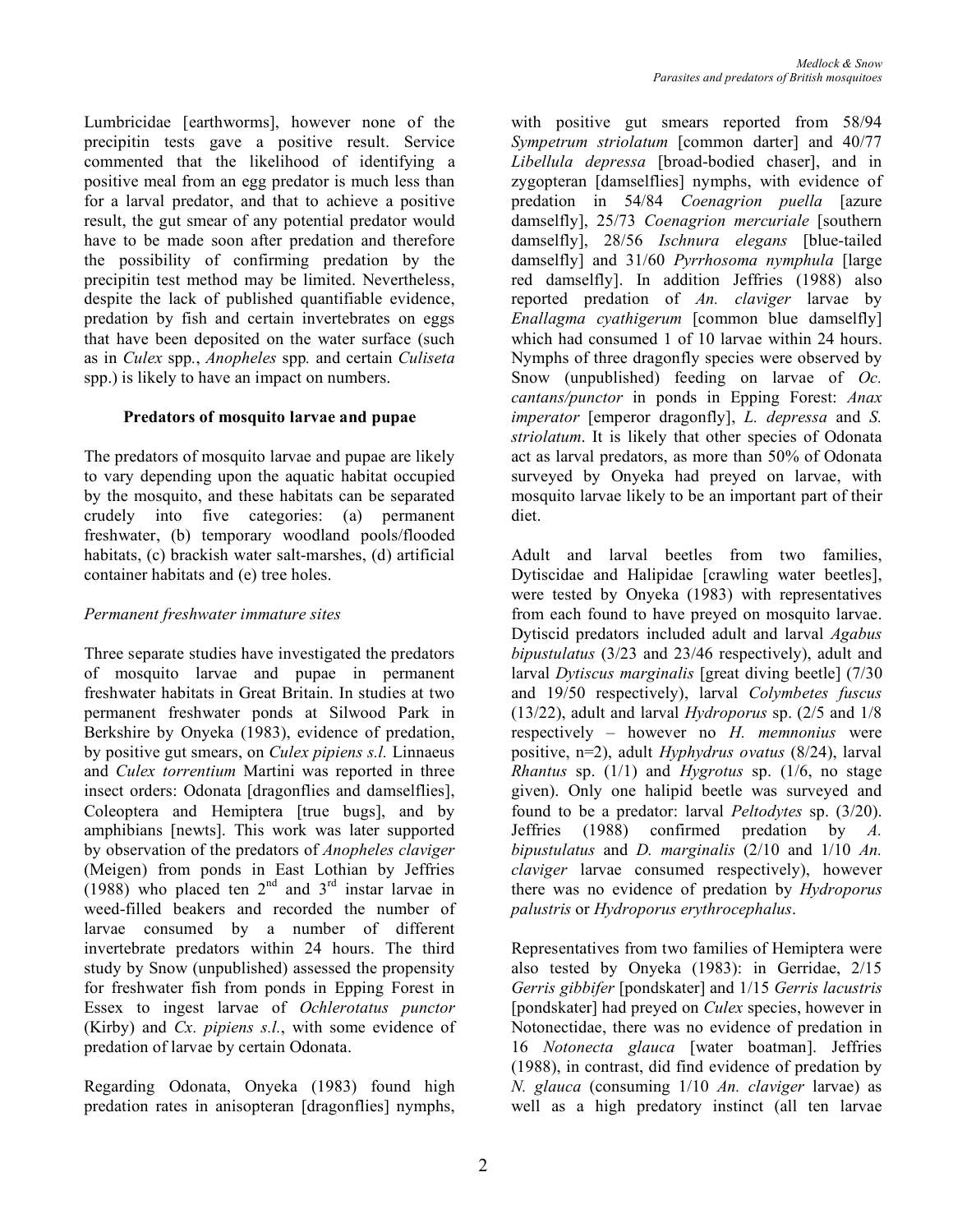consumed) in the corixid bug *Cymatia bonsdorfii* [water bug]. Jeffries reported no evidence of predation by *Polycelis tenuis* (Turbellaria: Tricladida) [land flatworms] or *Chaoborus crystallinus* [phantom midge] (Diptera).

| <b>Fish species</b>                | <b>Ochlerotatus</b> punctor | Culex pipiens |
|------------------------------------|-----------------------------|---------------|
| Bleak <i>Alburnus alburnus</i>     | $+++$                       | $+++$         |
| Cyprinus carpio<br>Carp            | $^{+}$                      | $^{+}$        |
| Crucian carp Carassius carassius   | $^{+}$                      |               |
| Goldfish <i>Carassius auratus</i>  | $+++$                       | $+++$         |
| Gudgeon <i>Gobio gobi</i>          | $++$                        | $^{+}$        |
| Minnow Phoxinus phoxinus           | $+++$                       | $+++$         |
| Perch Perca fluviatilis            | $++$                        | $++$          |
| Roach Rutilus rutilus              | $++$                        | $++$          |
| Rudd Scardinius erythrophthalmus   | $++$                        | $+++$         |
| Stickleback Gasterosteus aculeatus | $+++$                       | $+++$         |
| Tench <i>Tinca tinca</i>           | $^{+}$                      |               |

Table 1. Freshwater fish ingesting mosquito larvae. The number of symbols shows the number of larvae ingested by 3 fish each offered 20 larvae of either *Ochlerotatus punctor or Culex pipiens* for 30 minutes (+++ 41-60 larvae; ++ 21-40 larvae; + 1-20 larvae). The absence of a symbol indicates that no larvae were eaten.

Regarding amphibians, gut smears of *Trituris vulgaris* [smooth newt] tested by Onyeka showed high levels of predation (30/40), and although there is no available quantitative data for other species, Snow (unpublished) observed predation of mosquito larvae (and resting adults) in Epping Forest, Essex by *Trituris cristatus* [great crested newt], *T. vulgaris*, *Rana temporaria* [common frog] and *Bufo bufo* [common toad]. Ramsdale  $&$  Snow (1995) also listed tadpoles as predators of mosquito larvae and it is likely that all feeding stages of amphibians are important predators in a number of permanent and semi-permanent aquatic habitats.

Fish are important predators of mosquito larvae and are frequently used in biological control programmes, indeed Jenkins (1964) listed 226 vertebrate predators of mosquito larvae and 22 of mosquito adults, of which 190 were fish. Snow (unpublished) tested the propensity for twelve species of freshwater fish (all measuring under 6 inches in length) from Epping Forest to feed on mosquito larvae in the laboratory, each in a  $120 \times 60 \times 60$  cm glass aquarium. They were allowed to acclimatize in their surroundings without the addition of food for 48 hours and then  $4<sup>th</sup>$ instar larvae of either *Oc. punctor* (*Op*) or *Cx. pipiens* (*Cp*) were introduced. In each observation, 20 larvae were placed in the tank, and three specimens of each species of fish were observed for 30 minutes. The combined results are shown above in Table 1.

Snow concluded that the most voracious mosquito larvae feeders were *Phoxinus phoxinus*, *Alburnus alburnus*, *Carassius auratus* and*. Gasterosteus aculeatus*. According to Ramsdale & Snow (1995), European predaceous fish include *Cyprinus carpio, Tinca tinca, G. aculeatus*, and, in Hayling Island, *Gobius microps* [Goby]. *Scardinius erythrophthalmus* were also introduced into ponds to keep down mosquitoes on Ministry of Defence land on the Isle of Grain just prior to the 1939-45 war (Ramsdale  $\&$ Snow, 1995).

# *Temporary freshwater pools and flooded immature habitats*

Several species of *Aedes and Ochlerotatus*, particularly *Oc. cantans* and *Oc. punctor,* use temporary freshwater pools and flooded habitats as larval habitats. Service (1973a; 1977) and Snow (unpublished) conducted studies on predation of *Oc. cantans and Oc. punctor* in temporary pools and small ponds in Monks wood and Ham Street woods in Kent, and in Epping Forest, Essex, respectively.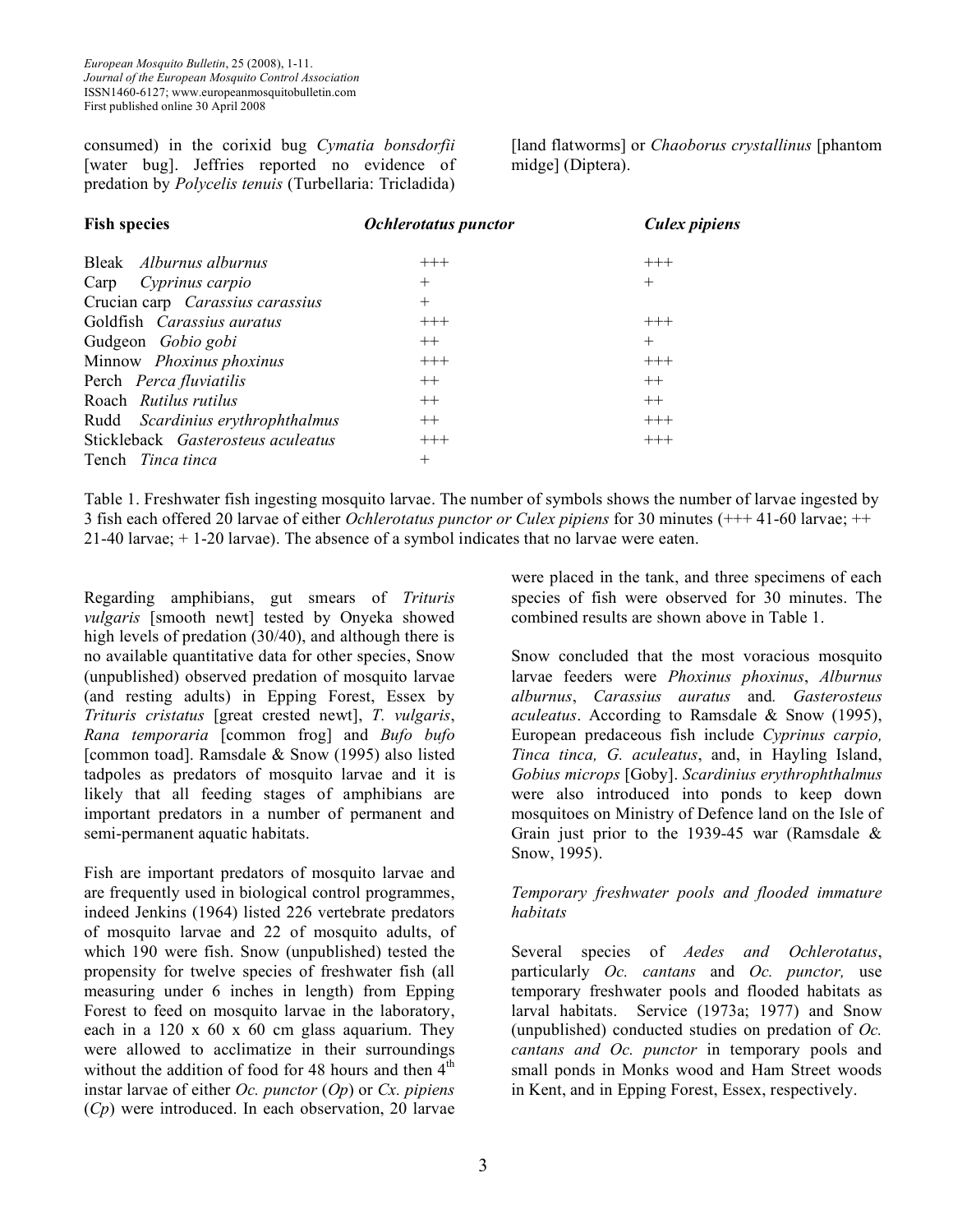Gut smears of potential predators of *Oc. cantans* larvae were tested by Service (1973a, 1977) from various insect orders: Trichoptera [caddis flies], Coleoptera, Hemiptera, Plecoptera [stoneflies], Ephemeroptera [mayflies], and various other invertebrate groups: Tricladida, Isopoda [slaters], and Amphipoda [shrimps]. Snow (unpublished) also observed predation of *Oc. cantans/punctor* larvae by various Coleoptera, Hemiptera and Odonata.

Caddisfly larvae were common arthropods associated with *Oc. cantans* aquatic sites in the Monks wood study ditch, however only a small percentage of larval gut smears of *Trichostegia minor* (3/230) and *Glyphotaelius pellucides* (2/175) were positive. However, when Service placed caddisfly larvae in tanks in the laboratory with *Oc. cantans* larvae, there was no evidence of predation except when larvae were injured or confined to small amounts of water, concluding that these species of caddisfly are probably not predators but capable of scavenging on injured larvae as benthic feeders. Furthermore, caddisfly species from Phryganidae [giant casemakers] (12 larval *Limnophilus* sp.) and Leptocercidae [long-horned caddisfly] (3 larval *Leptocercus* sp.) were negative when tested.

According to the gut smear analysis, a large proportion of dytiscid beetles were also reported to have preyed on *Oc. cantans* larvae by Service (1973a, 1977). Particular species that showed evidence of predation were adult and larval *Agabus bipustulatus* (4/57 and 19/34), larval *Dytiscus semisulcatus* (2/8) and larval *Agabus sturmii* (1/1). Predation of larval *Oc. cantans/punctor* by adult *Dytiscus marginalis* was also observed by Snow, as was predation by adult *Gyrinus natator* [whirligig beetle]. Service (1977) also reported that a further 56/140 unidentified dytiscid beetles had also preyed on *Oc. cantans* larvae, confirming the predatory role of dytiscids in such habitats. A number of experiments were conducted by Service (1973a) in the laboratory on the predatory behaviour of *A. bipustulatus*, and in 29 laboratory trials with 3rd instar *A. bipustulatus*, mean values of 4.4  $2<sup>nd</sup>$  instar, 3.2  $4<sup>th</sup>$  instar and 0.8 pupal *Oc. cantans* were consumed within 24 hours, with means of 1.5  $(2^{nd})$ , 1.9  $(4^{th})$  and 0.7 (pupae) eaten in 24 hours by 2nd instar *A. bipustulatus*. Although there was a high incidence rate of feeding on *Oc. cantans* larvae by dytiscid larvae, Service (1973a, 1977) did not consider them to cause any appreciable reduction of the immature stages of *Oc. cantans*, which Service attributed to the low density of beetle larvae. The reduced predation on pupae was explained by the beetle's tendency to remain on the bottom of the pool, where they do not encounter pupae that tend to remain at the water surface for considerably longer periods.

Other beetle species, including other members of Dytiscidae, as well as Hydrophilidae and Helodidae [marsh beetles] were also sampled by Service (1977) with all gut smears negative for *Oc. cantans*. In Dytiscidae these included: 5 adult *Hygrotus inequalis*, 4 adult *Hydroporus planus*, 2 adult *H. palustris*, 2 adult *H. tesellatus*, 4 adult *H. pubescens*, 20 adult *H. memnonius*, 8 adult *H. angustatus*, 6 adult *H. gyllenhalii,* 2 adult *H. erythocephalus,* 2 adult *Hyphydrus ovatus*, 2 larval *Agabus chalconotus*, 4 adult *A. sturmii*, 1 adult *A. ungunicularis*, 2 adult *Laccophilus minutus*, 3 adult *Ilybius fenestratus* and 3 adult *Dytiscus semisulcatus*. Hydrophilid beetles included 4 adult *Helophorus grandis* and 3 adult *Anacaena limbata*; and 86 unspecified helodid beetles.

With reference to Hemiptera, Service (1973) found some evidence of predation in gut smears of the pondskaters *Gerris lacustris* (3/34) and *Gerris gibbifer* (1/13), but not by 2 adult *Hydrometra stagnorum* [water measurer] (Hemiptera: Hydrometridae). Snow (unpublished) confirmed predation of larval *Oc. cantans/punctor* by adult *Gerris lacustris* by direct observation, with evidence also of predation by adult *Nepa cinerea* [water scorpion], adult *Notonecta glauca* [backswimmer], adult *Velia caprai* [water cricket], adult *Corixa punctata* [water boatman] and adult *H. stagnorum*. The latter are known for walking quite slowly on the surface of still or slow-moving water and spearing their prey through the surface film of water, sucking out the larva's body contents with their long mouthparts.

Other invertebrates surveyed by Service (1977) included large numbers of isopod (106 adult *Asellus aquaticus*) and amphipod (78 adult *Gammarus pulex*) crustaceans, as well as mayflies (60 nymphal *Cloeon dipterum*) and stoneflies (109 nymphal *Nemoura cinerea*), but all gut smears were negative for predation on *Oc. cantans.* Interestingly though,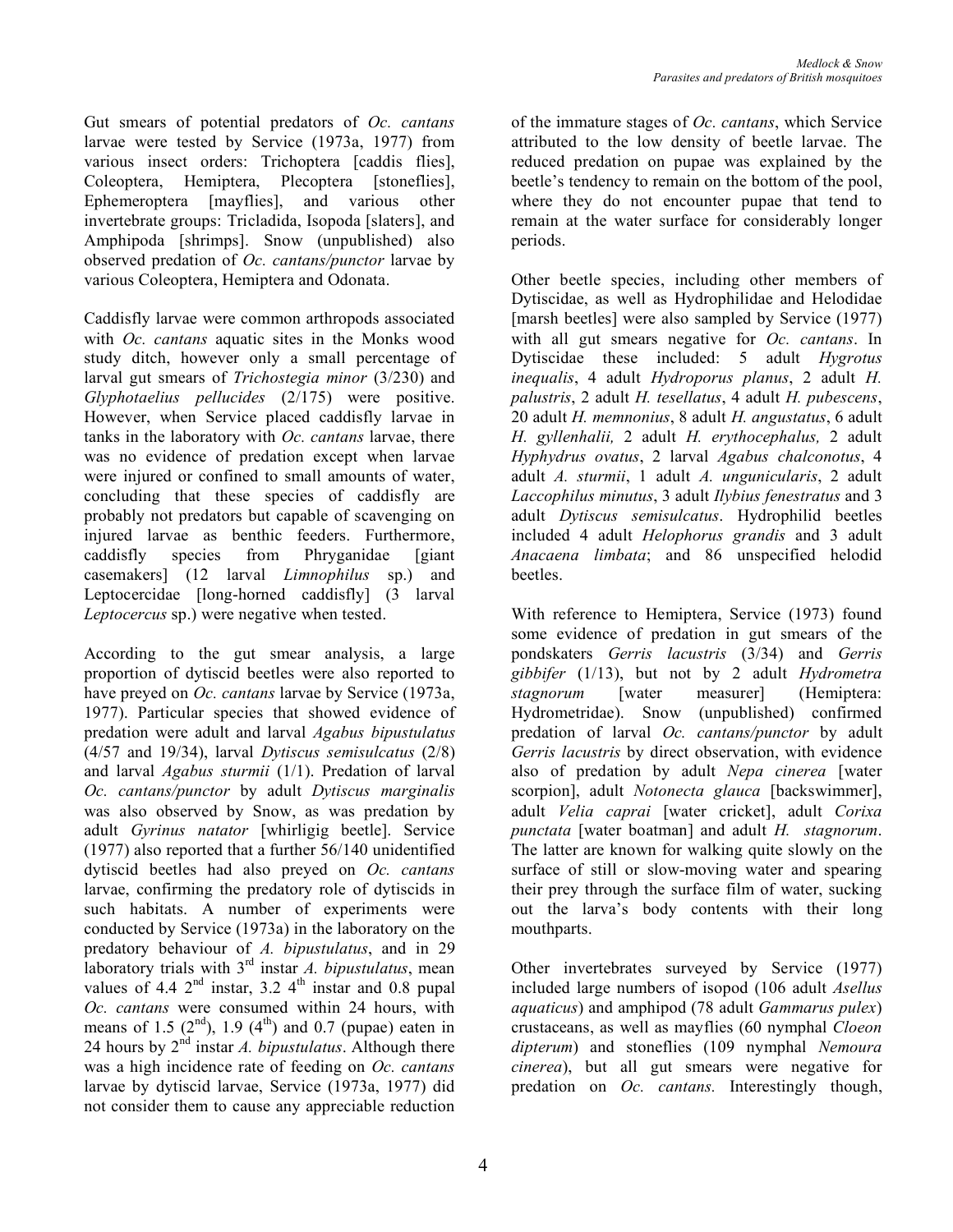Service found evidence of predation in 2/34 land flatworms (unidentified Tricladida) surveyed.

### *Brackish water salt-marsh habitat*

The brackish water aquatic habitats adopted by some of our coastal species exposes mosquitoes to a range of different brackish-water tolerant invertebrates. The role of *Gammarus duebeni* [brackish-water amphipod] as a predator of the salt-marsh mosquito *Ochlerotatus detritus* (Haliday) was investigated in the estuary of the River Test and on Hayling Island, both in Hampshire, by Lockwood (1986) and Roberts (1995) respectively, and around Sandwich, Kent by Molenkamp (1998). Additionally Roberts also studied the predatory nature of *Palaemonetes varians* [prawn/grass shrimp/ditch shrimp] on *Oc. detritus* at Hayling, and Molenkamp studied predation by *Sphaeroma rugicauda* [estuarine isopod] and *Orchestia cavimana* [talitrid amphipod] on *Oc. detritus* at Sandwich/Pegwell bay. All three studies found that *G. duebeni* was an efficient predator of mosquito larvae: Lockwood (1986) found that of 30 *Ochlerotatus* larvae left in a tank with 10 male and 6 female *Gammarus*, only 18 had survived after 24 hours, and only 8 after 64 hours, and Roberts (1995) found that a mature gammarid could consume 4-8 larvae in 24 hours. Molenkamp (1998) carried out extensive studies on predation by *G. duebeni* and showed that the rate that they consumed larvae was not affected by providing a choice of food (e.g. mud containing other potential prey species). Consumption rates in one study showed that almost all of  $\sim$ 150 larvae were consumed within 8 days, at a rate of 13- 18 larvae per gammarid, and 1.6-2.3 larvae/gammarid/day. Lockwood (1986) showed that their ability to prey upon *Oc. detritus* larvae was not affected by changing salinities and that feeding on mosquito larvae was more a result of chance encounter, with no evidence of *G. duebeni* changing direction to specifically target mosquito larvae. In fact larvae were frequently seen escaping from an attack by *G. duebeni*. *Gammarus duebeni* is undoubtedly an efficient predator of saltmarsh mosquito larvae, active throughout the year and able to tolerate periods of drought. Although mosquito larvae perhaps form some part of the omnivorous diet of *G. duebeni*, Roberts (1995) considered that the voracious feeding of *P. varians* in comparison was quite apparent. Roberts (1995) reported that *P.*

*varians* could consume 22-30 larvae per hour, and where there was a surfeit of mosquito larvae, the shrimps would continue killing larvae, sometimes dropping them half eaten. Molenkamp (1998) also reported low levels of predation by the amphipod *O. cavimana* (4/66 after 2 days, 23/66 after 6 days), however the isopod *S. rugicauda* consumed no larvae even after 25 days. It appears therefore that brackishwater amphipods are important predators of saltmarsh mosquitoes.

## *Artificial container habitats*

In addition to the studies at freshwater ponds at Silwood Park, Onyeka (1983) also studied the predators of *Cx. pipiens* and *Cx. torrentium* larvae breeding in artificial container habitats. Although the fauna of such an aquatic site would be expected to be less diverse than a natural permanent water site, good numbers of Coleoptera were recorded, with a similar assemblage of dytiscid and hydrophilid predators. High incidences of predation were again reported in gut smears of larval and adult *Agabus bipustulatus* (55/75 and 8/22 respectively) and larval and adult *Dytiscus marginalis* (38/67 and 6/16). These predatory rates are higher than in permanent freshwater sites, as would be expected due to the reduced size of container habitats affording less protection or escape routes from larval beetles. Other dytiscid predators included 7/11 adult *Hydroporus memnonius*, 4/7 larval and 3/12 adult *Hydroporus* sp. and 1/4 adult *Hyphydrus ovatus* – all of which had not preyed on larvae in permanent freshwater sites. The only hydrophilid beetle surveyed and found to have fed on *Culex* spp. was the larva of *Helophorus aquaticus* (3/13).

# *Tree holes*

Several papers: Beattie & Howland (1929) in Burnham Beeches, Bucks; Kitching (1971) in Wytham wood, Oxfordshire; and Yates (1979) at Monks wood, detail the ecology of tree-holes and their associated invertebrate fauna, with some mention of the possible predators of dendrolimnic mosquitoes, such as *Anopheles plumbeus* Stephens and *Aedes geniculatus* (Olivier). Beattie & Howland (1929) reported insects associated with tree-hole mosquitoes in beech trees as *Metriocneumus martini* (chironomid [tree-hole midge] larvae), *Phaonia*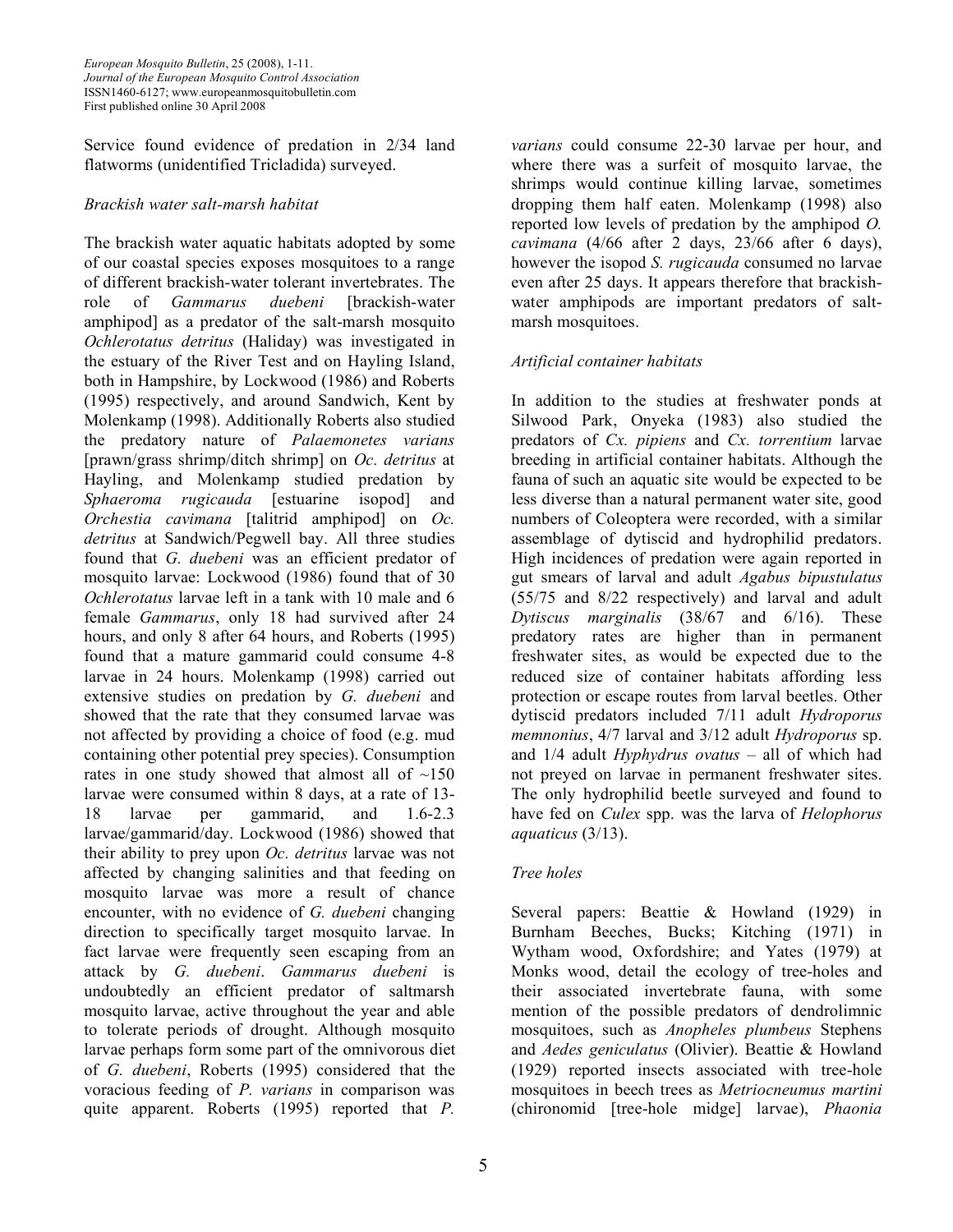*mirabilis* (anthomyiid larvae), *Myiatropa florea* (syrphid [hover fly] larvae) and *Helodes* sp. (Coleoptera). Kitching (1971) also reported *M. martini*, describing it as a largely indiscriminate saprophage which from time to time feeds selectively on dead animal remains. Its role as a predator is nonexistent or, at most, very exceptional. Kitching (1971) also reported the presence of saprophagous *M. florea* hoverflies, again considered unlikely to prey on mosquito larvae. Additional invertebrate tree-hole fauna reported by Kitching (1971) included *Dasyhelea dufouri* (Ceratopogonidae), a plant and detritus feeder, and *Prionocyphon serricornis* (Coleoptera) – also saprophagous. Yates (1979), studying the possible predators of *Ae. geniculatus*, again reported the larvae of *P. serricornis* and considered them saprophagous, and that an omnivorous fully grown larva of the caddisfly *Glyphotaelius pellucides* (Trichoptera) only contained leaf litter in its gut. It appears therefore that no invertebrates prey on mosquito larvae and pupae in tree holes, however various other invertebrates (e.g. arachnids) associated with tree holes have been reported to prey on emerging or ovipositing adults, and these are discussed below.

# **Predators of emerging adults**

The predators of adults emerging from temporary flooded habitats at Monks wood and Ham Street wood were reported by Service (1973a), from temporary pools/small ponds in Epping Forest by Snow (unpublished), from artificial containers and permanent freshwater ponds at Silwood Park by Onyeka (1983), and from tree-holes at Monks wood by Yates (1979). The most significant predators were predacious Diptera, primarily the Empididae [dance flies], Dolichopodidae [thick-headed flies] and to a lesser extent the Scatophagidae [dung flies] and Anthomyiidae. Representatives of various families of arachnid were also reported.

In April, coinciding with the emergence of *Oc. cantans* at Monks wood and Ham Street wood, Service (1973a) noted a large number of predacious flies, predominantly Empididae, that appeared to fly over and also settle on the water in the study ditch. They were occasionally seen to prey on both emerging adults and those that had completed emergence and were resting on the water. Service (1973a) collected 315 gut smears from six species of fly, and identified five species as potential predators. Three species were common, namely *Hilara interstincta* (54/162), *Hilara lugubris* (23/79) and *Rhamphomyia crassirostris* (17/84). The other two species were *Hilara pilosa* (9/33) and *Hilara cornicula* (1/1). Evidence of predation by *H. interstincta* (2/7) on emerging *Culex* spp. was also reported by Onyeka (1983) at ponds at Silwood Park, and on emerging *Oc. cantans/punctor* by Snow (unpublished) in Epping Forest.

Service (1973a) concluded that owing to the relatively large populations of these flies and their relatively high incidence of feeding on emerging *Oc. cantans* (and possibly ovipositing females), they probably caused a greater population loss than any predation on the immature stages. Service (1973a) estimated the total numbers of *Oc. cantans* emerging from the ditch in Monks wood in 1971 and 1972 as  $\sim$ 47,000 and  $\sim$ 28,000 respectively, and from several estimates made of predacious flies the average number on any one day in 1971 and 1972 during emergence was  $\sim$  545 and  $\sim$  382. Incorporating these data with the proportion having fed on emerging adult *Oc. cantans* (27.6%), and assuming they fed on one adult a day, a crude estimate of the numbers of mosquitoes eaten during the total emergence period was calculated. This period of adult emergence lasted 42 days in 1971 and 36 days in 1972 (Service, 1973a), and the total reduction in emerging adult numbers over this period was 6318 (13.4%) for 1971 and 3796 (13.6%) for 1972. This supported the conclusion that predation on emerging adults by Empididae was one of the most significant causes for mosquito predation.

A few species of other predacious Diptera were collected by Service (1973a), with evidence in gut smears of predation on *Oc. cantans* recorded in Dolichopodidae: 1/7 *Hercostomus* spp., 1/14 *Campsicnemus survipes* and 1/3 *Campsicnemus scambus*; Scatophagidiae: 1/4 *Scatophaga squalida*, and Anthomyiidae: 1/8 *Hydrophoria ruralis*. Snow (unpublished) additionally observed predation on *Oc. cantans/punctor* by the adult dolichopodidae *Poecilobothrus nobilitatus* and *Dolichopus popularis,* and by the adult dragonflies *Anax imperator* and *Sympetrum striolatum*. Onyeka (1983) also sampled 10 *Asilus* spp. (Asilidae [robber flies]) from freshwater ponds, with no evidence of predation.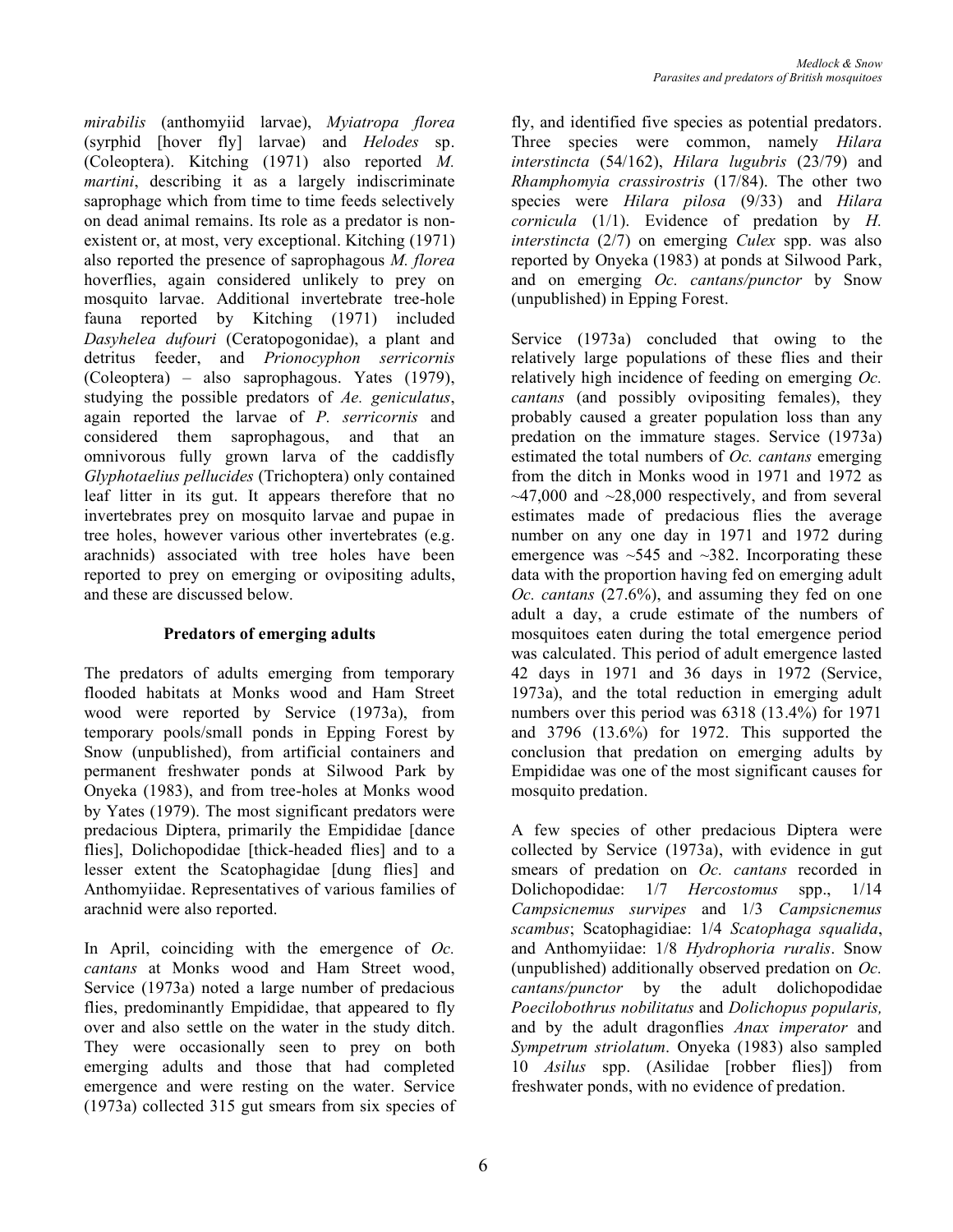Predation by spiders will be addressed in more detail later; however predation by spiders specifically of emerging adults was reported by Onyeka (1983) from artificial containers and permanent freshwater, and by Yates (1979) from tree-holes. *Meta segmentata* [orbweb spider] (Argiopidae) showed evidence of predation on *Culex* spp. emerging from permanent freshwater ponds (7/38) and artificial containers (1/4) (Onyeka, 1983), and *Meta mengai* on an emerging or ovipositing *Ae. geniculatus* that had flown into a web that had been constructed across a tree hole (Yates, 1979). Another tree-hole associated spider (*Anyphaena accentuata*) showed no evidence of predation. Onyeka (1983) also reported predation on *Culex* spp*.* emerging from ponds by Lycosidae: *Pirata piscatorius* (3/17) and Theridiidae: *Theridion ovatum* (1/10).

## **Predators of adults resting in vegetation**

Apart from the periods of active flight, much of the adult mosquito's time is spent resting in vegetation. During this period of rest, adults are exposed to predation by a number of different species of arachnid from various families. Service (1973a) collected a total of 645 gut smears from arachnids by sweep-netting vegetation from *Oc. cantans* habitats at Monks wood, Ham Street wood and Arne in Dorset. In total, evidence of predation on resting *Oc. cantans* was reported in six out of eight spider families sampled (Argiopidae, Linyphidae, Thomsicidae, Lycosidae, Theridiidae and Tetragnathidae positive; Clubionidae and Pisauridae negative) and from Opiliones [harvestmen].

These included in Argiopidae [orb spiders]: 46/192 *Meta segmentata*, 1/2 *Cyclosa conica* [orb-weaver spider] and 0/5 *Araneus cucurbitinus*; in Linyphidae [money spiders]: 8/41 *Linyphia peltata*, 2/3 *L. triangularis*, 1/1 *L. hortensis,* 3/11 *L. clathrata*, 1/1 *Erigone promiscua* and 0/3 *Hypomma coruntum*; in Thomiscidae [crab spiders]: 1/6 *Xysticus lanio*; in Lycosidae [wolf spiders]: 3/16 *Lycosa amentata* [meadow spider] and 2/4 *Pirata piraticus*; in Theridiidae [comb-footed spiders]: 4/25 *Theridion ovatum*, 5/24 *Theridion sisyphium* [mothercare spider] and 3/9 *Theridion lunatum*; in Tetragnathidae [long-jawed orb weaver spiders]: 13/81 *Tetragnatha montana* and 20/57 *Tetragnatha* spp.; with no evidence of predation in Clubionidae [sac spiders]: 0/4 *Clubionia trivialis* or Pisauridae [nursery web/fishing spiders]: 0/2 *Pisaura mirabilis* and 0/1 *Dolomedes fimbriatus*. In addition, 30/121 unidentified spiders were positive, suggesting that spiders are important predators of mosquitoes resting in vegetation. Service (1973a) also reported that a high proportion of Opiliones gave a positive reaction, but few (36) were tested - these included positive results for 3/13 *Leiobunum rotundum*, 4/9 *Leiobunum blackwalli* and 4/14 unidentified species.

Snow observed several species of spider taking resting adult mosquitoes in Chingford, London (Snow, unpublished), these included: *Amaurobius ferox* (Amourobiidae) [lace weaver spider], *Araneus diadematus* (Araneidae) [garden spider], *Linyphia hortensis* (Linyphiidae), *Meta segmentata* (Tetragnathidae), *Neriene montana* (Linyphiidae), *Ozyptila atomaria* (Thomisidae), *Pardosa pullata* (Lycosidae), *Pisaura mirabilis* (Pisauridae) [nursery web spider], *Salticus scenicus* (Salticidae) [zebra spider], *Tetragnatha montana* (Tetragnathidae). Snow (unpublished) also observed predation by the cobweb spiders *Tegenaria domestica* and *Tegenaria duellica/saeva* (both Agelenidae) in dwellings also in Chingford.

# **Predators of flying adults**

The only reference to predators of flying mosquitoes by invertebrates is of a species of *Tachydromia* (Empididae) on *Anopheles plumbeus* at Brownsea Island in Dorset (Service, 1967). Many other flying insects, such as dragonflies and damselflies are widely known to prey on flying mosquitoes (British Dragonfly Society, 2007). Little quantitative information also exists in the entomological press on the impact of feeding birds and bats on flying adults. Snow (unpublished) observed predation of flying adult mosquitoes in Chingford by *Apus apus* [swift], *Delichon urbica* [housemartin] and *Hirundo rustica* [swallow], and of emerging *Oc. cantans/punctor* in Epping Forest by *Anas platyrhnchos* [mallard]. Additional qualitative information from English Nature (2006), based on observation, suggest that the predominant mosquito feeding bird species are *Delichon urbica*, *Anthus pratensis* [meadow pipit], *Ficedula hypoleuca* [pied flycatcher], *Hirundo rustica*, and *Apus apus*, with other insectivorous species also likely to feed on mosquitoes: *Parus*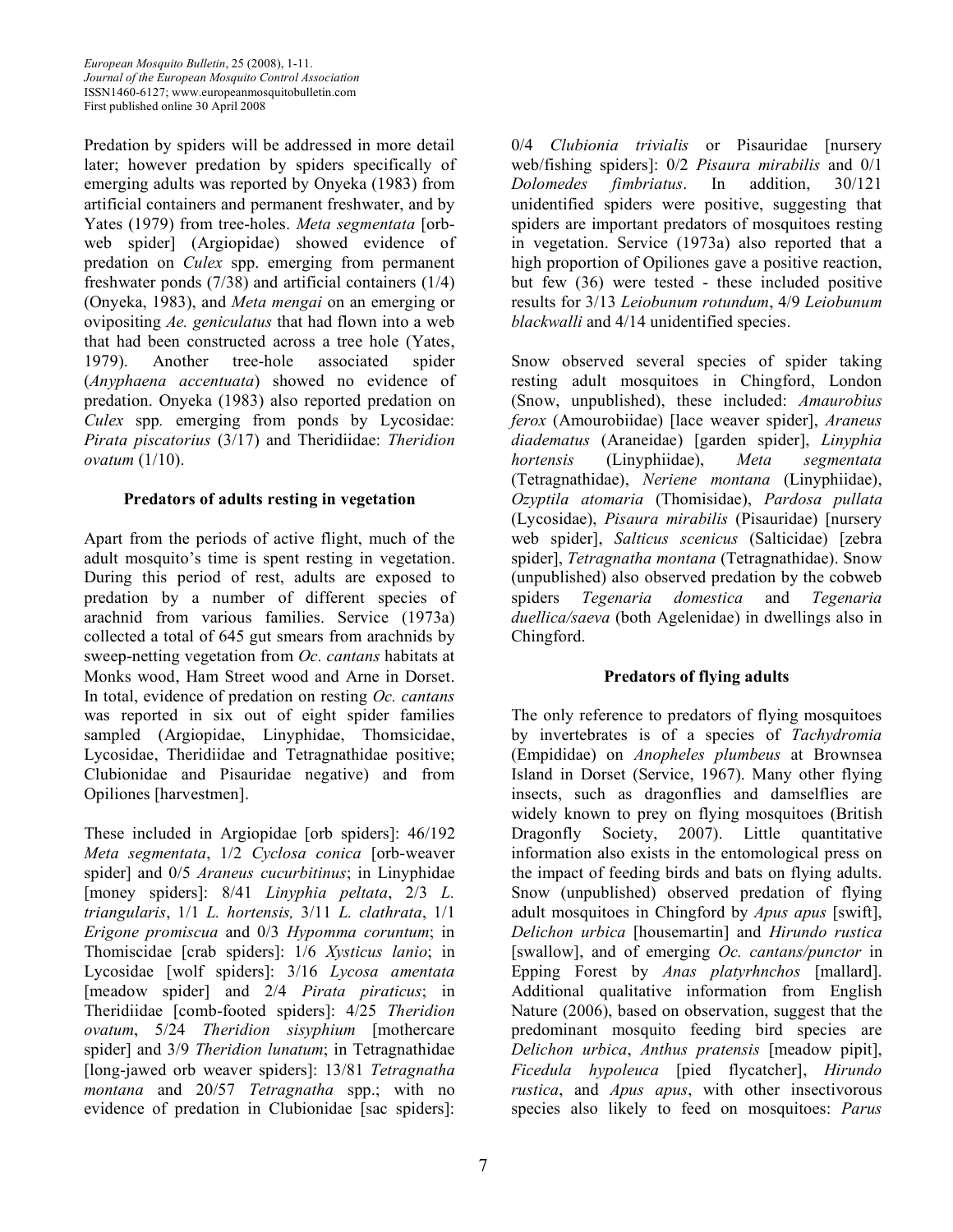*caeruleus* [blue tit], *Phylloscopus collybita* [chiffchaff], *Periparus ater* [coal tit], *Regulus regulus* [goldcrest], *Motacilla cinerea* [grey wagtail], *Carduelis cannabina* [linnet], *Aegithalos caudatus* [long-tailed tit], *Anas platyrhynchus* [mallard], *Parus palustris* [marsh tit], *Parus montanus* [willow tit], *Gallinula chloropus* [moorhen], *Motacilla alba* [pied wagtail], *Carduelis flammea* [redpoll], *Carduelis spinus* [siskin], *Muscicapa striata* [spotted flycatcher], *Sylvia communis* [whitethroat], *Phylloscopus trochilus* [willow warbler], *Troglodytes troglodytes* [wren] and *Emberiza citronella* [yellowhammer].

English Nature (2006) also identifies four bat species as mosquito predators: *Myotis nattereri* [Natterer's bat], *Myotis mystacinus* [Whiskered bat], *Myotis daubentonii* [Daubenton's bat] and *Pipistrellus pipistrellus* [Pipistrelle bat]. The latter two species were observed by Snow (unpublished) to feed on flying insects in his studies in Chingford, London. There is little doubt that for some bat species, the abundance of flying mosquitoes at dusk makes them a valuable food source.

### **Predators of hibernating adults**

Female *Cx. pipiens* and *Cx. torrentium* hibernate through winter in cool buildings and various studies have investigated the impact of predators in hibernation shelters. Service (1968) and Sulaiman & Service (1983) observed spiders preying on hibernating *Culex* spp. on Brownsea Island and at West Kirby (Merseyside), and Onyeka & Boreham (1987) also investigated gut smears at Silwood Park.

Several spider species were observed feeding on hibernating mosquitoes in shelters on Brownsea and at West Kirby (Service, 1968; Sulaiman & Service, 1983), including *Meta segmentata, Meta merianae* (both Tetragnathidae)*, Tegenaria silvestris, Tegenaria atrica,* (both Agelenidae) *Lepthyphantes leprosus* (Linyphiidae) and *Amaurobius* spp. (Amourobiidae). The guts of spiders collected from the walls of hibernation sites by Onyeka & Boreham (1987) were examined for evidence of predation on *Culex* spp. All three spider species present were predators of mosquitoes: 18/28 *Amaurobius ferox* (Amaurobiidae), 12/39 *Scytodes thoracica* [spitting spider] (Scytodidae) and 13/22 *Tegenaria domestica* [house spider] (Agelenidae). Onyeka & Boreham also sampled five reduviid bugs [assassin bugs] (*Empicoris vagabundus*), but none showed any evidence of predation. Although not strictly predation, on Brownsea Island, Service (1968) collected Collembola [springtails] from the floor of the shelter and found that they had fed on mosquitoes that had died during hibernation. Collembola species found to have mosquito scales in their gut included: *Lepidocyrtus curvicollis, Lepidocyrtus cyaneus* and *Hypogastrura purpurescens*.

# **Parasites and infections of British mosquitoes**

A number of papers have reported on the infections and parasites of the various stages of British mosquitoes. These include viruses, ciliated epibionts, parasitic nematodes, hydrachnids [water mites], microsporidia, vorticellids and various fungi.

The earliest evidence of parasites of British mosquitoes by Marshall & Staley (1929) reported the presence of larval mites (hydrachnids) on *Ochlerotatus annulipes* Meigen and *Aedes cinereus* Meigen collected in Birmingham, which were similar to mites found the previous year attached to *Anopheles maculipennis* and *Oc. cantans* at Hayling Island. They reported the presence of dark, serpentiform, tubular processes, originating at the points where the mouthparts of the larval mite were attached to the mosquito host, and penetrating within the abdomen to distances varying from 0.5-1.0mm. Some of the tubes had no mites, and although most of the tubes had their origin on the dorsal side of the abdomen, some were found ventrally. Marshall & Staley (1929) concluded that these tubes were the product of a protective reaction occurring in the mosquito to oppose some kind of infective invasion originating in the bite of the parasite. Later, Marshall (1938) remarks that owing to their bright red colour, the larval mites are very easily detected, and that these parasites were thought to have taken up their position on the surface of the pupa, ready to transfer themselves to the adult, during emergence. Marshall (1938) reported two species of hydrachnid known to infest British mosquitoes: *Diplodonthus despiciens* on *Ochlerotatus rusticus* (Rossi) and *Oc. cantans*, and *Lebertia tauinsignata* on *An. maculipennis* s.l.*, An. claviger, Ae. cinereus, Oc. annulipes* and *Culiseta morsitans* (Theobald). *Diplodonthus despeciens* appeared to attach both to the thorax and abdomen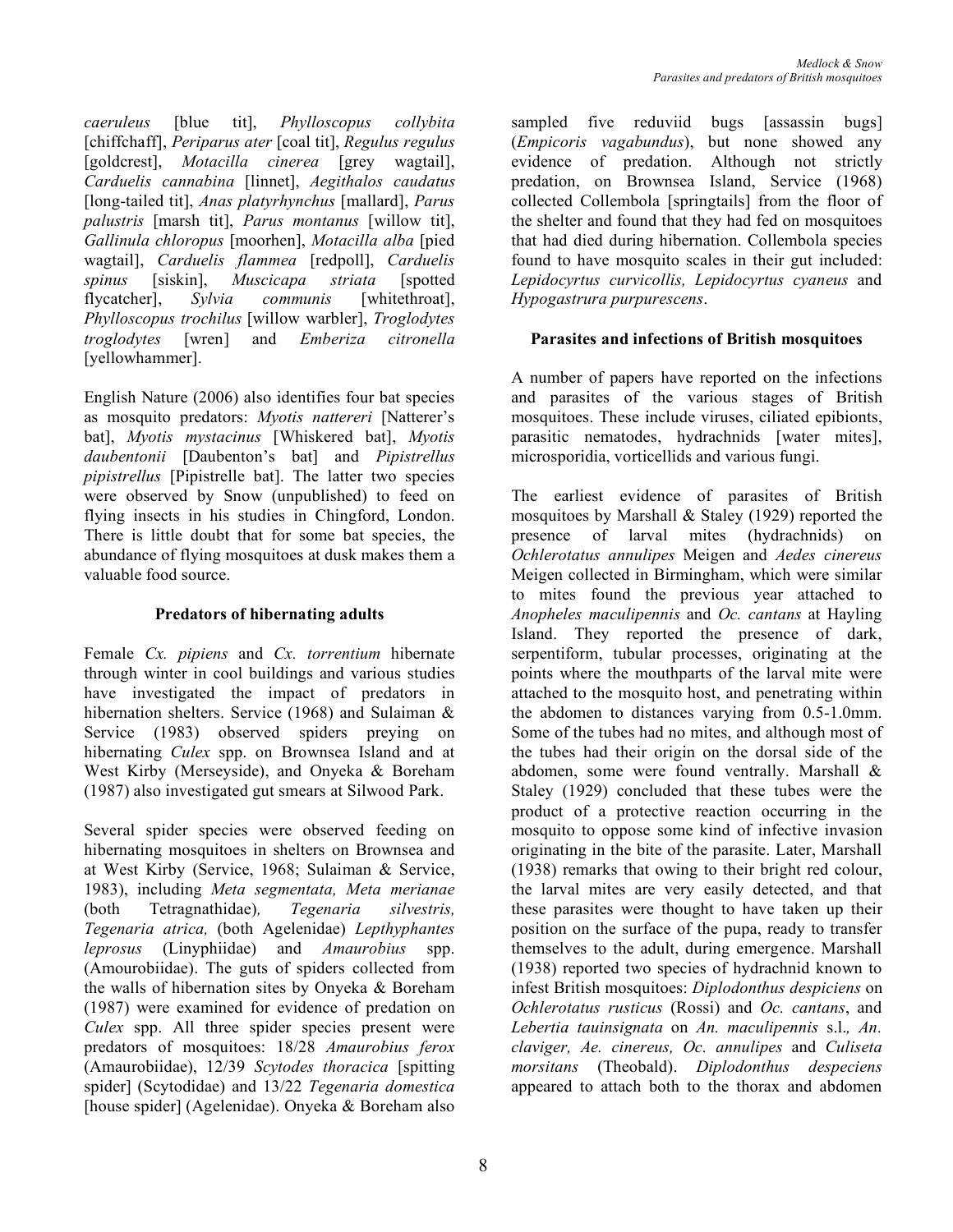and *L. tauinsignata* to the abdomen only, with as many as 12 seen on one mosquito.

Later, Service conducted studies on hydrachnids on Brownsea Island (Service, 1968) and in Monks wood (Service, 1973b). On Brownsea (Service, 1968), infestation rates were 24/718 on *Oc. cantans* (range 1-9, mainly attracted to the neck and thorax), 9/750 *Culiseta annulata* Schrank (1-5 mites on the thorax), 3/6000 *Oc. punctor* (1-2 mites on thorax), 1/92 *An. claviger* (one mite on ventral abdomen), and 2/6500 *Oc. detritus* (2 or 3 on thorax). In studies carried out principally on *An. claviger* by Service (1973b) at Monks wood and Surlingham Fen in Norfolk, 4/615 at Monks wood had mites, with a total of 1673 individuals infested at Surlingham. The rate of mite infestations varied seasonally, higher in September  $(59-61%)$  than July  $(6-12%)$ , and was most likely correlated with the seasonal incidence of the mite, with the level of infestation ranging from 1-18, with most females having six. Of the adults examined at Surlingham, 90.4% had mites restricted to abdominal tergites II and III, 8.2% has some mites on the sternites and 1.3% at the base of the thorax. The species of larval mite identified by Marshall (1938) was questioned although not named, by Service (1973b). Furthermore, Ramsdale & Snow (1995) considered these mite infestations benign.

Marshall (1938) also reported on the activities of the ciliate *Glaucoma pyriformis* found in the body cavity of *Cs. annulata* and of unidentified species of the microsporidian genus *Thelania* in larvae of *Oc. punctor* and fat bodies of adult *Oc. punctor, Oc. detritus, Cs. annulata, Culiseta subochrea* (Edwards) and *Cx. pipiens*. The parasitized larvae reportedly died at the end of the  $4<sup>th</sup>$  instar, the pupa apparently lacking the energy required for rupturing the larval skin. Other protozoal infections epibotic on larvae of *Aedes/Ochlerotatus* spp. were reported by Brown (1949), with vorticellids appearing to infect *Oc. cantans* and *Oc. punctor*. Brown found no adverse effects of the larvae, and resistance to infection appeared to increase in later instars with pupae apparently immune.

Various fungal infections have also been identified and Marshall (1938) reported on two fungal parasites of mosquitoes on Hayling Island: one from each of the families Saprolegniaceae, which was fatal to

larvae of *Ae. geniculatus, Oc. rusticus, Cs. annulata* and *Cs. moristans*, and Entomophthoraceae, probably *Empusa culicis* - fatal to adults of *Oc. detritus* and *Cx. pipiens*. Service (1968) reported on at least two fungi, *Cephalosporium* sp. (possibly *C. coccorum*) and *Entomophthera* sp. nr *conglomerate*, which caused considerable mortality to hibernating *Cx. pipiens* on Brownsea. Dead mosquitoes found in the same shelters were also infected with saprophytic *Penicillium, Mucor* and *Sporotrichum* sp. Fungal infections of *Oc. cantans* larvae caused by *Coelomymces* nr. *psorophorae* were also reported by Service (1977) in Monks wood, with an infection rate of <1%, with those infected usually succumbing prior to pupation. In the same study, Service (1977) found *Oc. cantans* larvae infected with up to three parasitic nematodes, attacking and killing both the larvae, and the adult shortly after emergence. Ramsdale & Snow (1985) reported that parasitic nematodes of Mermithidae [eel worms] invariably kill the host.

Viral infections have been reported in British mosquito larvae. Two larvae showing a lime-green colour were collected from a small pond at Ham Street wood by Tinsley *et al*. (1971) which were found to be infected with a virus of the iridescent group. Eleven similarly infected late  $3<sup>rd</sup>$  and  $4<sup>th</sup>$  instars were later found, developing the same lime-green colour at an advanced stage of infection. Service & Streett (1976) were able to quantify the level of infection in *Oc. cantans* larvae collected at several sites in Monks wood, where yearly a small percentage (0.1-2.3%) of  $4<sup>th</sup>$  instar larvae collected in spring and summer were infected. An additional virus was attributed to larval deaths of mosquitoes by Goldie-Smith (1987) whilst working on Dixidae, with mosquito larvae succumbing when introduced into dishes of larvae of certain Dixidae infected with cytoplasmic polyhedrosis virus (CPV).

# **Plants that naturally inhibit mosquitoes**

Ramsdale & Snow (1995) reported records in Europe of certain mosquito species being devoured by carnivorous plants, however, it is unclear whether native sundews and butterworts reduce mosquito numbers. *Azollaceae* [water fern] and *Lemna* spp. [duck weed] however, can quickly completely cover the water surface, tending to preclude mosquito larvae, and these may be useful in artificial container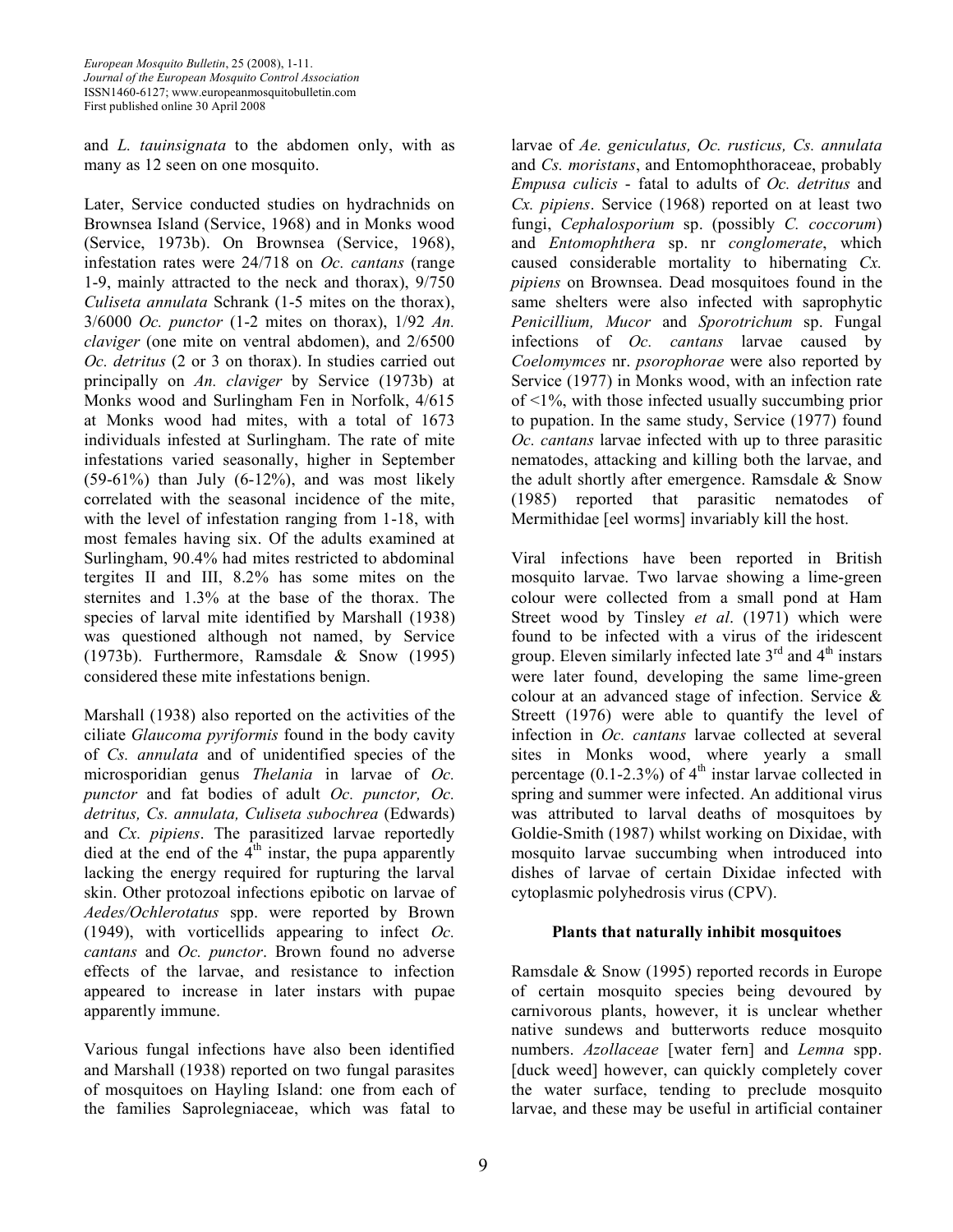water butts in gardens. Two species of *Azolla* (*A. filiculoides* and *A. caroliniana*) have been introduced from North America and are established in Britain.

#### **Conclusion**

Although the impact of insect and arachnid predators may be marginal, it is important that these predators are maintained within mosquito habitats. Care must be taken not to reduce their numbers by environmental manipulation or agricultural pesticide use. Ways should be considered to enhance their numbers by making habitats more suitable for their survival. It is important that any measures to control mosquitoes take into account the need to maintain natural predators and their habitats. Removal of predators from habitats could exacerbate a mosquito nuisance biting problem. We conclude that the most effective predators would appear to be fish. These may be introduced and maintained in suitable habitats, including natural waters and ornamental ponds.

#### **References**

- Beattie, M.V.F. & Howland, L.J. (1929) The bionomics of some tree-hole mosquitoes. *Bulletin of Entomological Research,* **20**, 45-58.
- British Dragonfly Society (2007) http://www.dragonflysoc.org.uk/frameset.htm?ho me&home Accessed 17 July 2007.
- Brown, E.S. (1949) Vorticellids epibiotic on larvae of the genus *Aedes*. *Entomologist's Monthly Magazine,* **85**, 31-34.
- English Nature (2006) www.plantpress.com/wildlife/home.php Accessed 29 December 2006.
- Goldie-Smith, E.K. (1987) Virus infections of larval Dixidae and other Culicoidea (Diptera: Nematocera). *Entomologist's Gazette,* **38**, 137- 139.
- Jeffries, M. (1988) Individual vulnerability to predation: the effect of alternative prey types. *Freshwater Biology,* **19**, 49-56.
- Jenkins, D.W. (1964) Pathogens, parasites and predators of medically important arthropods. *Bulletin of the World Health Organization,* **30**, 150pp.
- Kitching, R.L. (1971) An ecological study of waterfilled tree-holes and their position in the

woodland ecosystem. *Journal of Animal Ecolog,y* **40**, 281-302.

- Lockwood, A.P.M. (1986) *Gammarus duebeni* as a predator of mosquito larvae. *Porcupine Newsletter,* **3**, 201-203.
- Marshall, J.F. (1938) *The British mosquitoes*. British Museum (Natural History) London. 341pp.
- Marshall, J.F. & Staley, J. (1929) A newly observed reaction of certain species of mosquitoes to the bites of larval hydrachnids. *Parasitology,* **21**, 158-160.
- Molenkamp, A.N. (1998) Seasonal emergence pattern, sex ratio and biological control of the saltmarsh mosquito, *Aedes detritus* (Haliday). University of East London. M.Phil. Thesis
- Onyeka, J.O.A. (1983) Studies on the natural predators of *Culex pipiens* L. and *C. torrentium* Martini (Diptera: Culicidae) in England. *Bulletin of Entomological Research* **73**: 185-194
- Onyeka, J.O.A. & Boreham, P.F.L. (1987) Population studies, physiological state and mortality factors of overwintering adult populations of females of *Culex pipiens* L. (Diptera: Culicidae). *Bulletin of Entomological Research* **77**: 99-112
- Ramsdale, C.D. & Snow, K.R. (1995) *Mosquito Control in Britain* University of East London. 100pp
- Roberts, G.M. (1995) Salt-marsh crustaceans, *Gammarus duebeni* and *Palaemonetes varians* as predators of mosquito larvae and their reaction to *Bacillus thuringiensis subsp. israelensis*. *Biocontrol Science and Technology* **5**: 379-385
- Service, M.W. (1967) *Tachydromia* spp. (Diptera: Empididae) as predators of adult anopheline mosquitoes. *Entomologist's Monthly Magazine* **104**: 250-251
- Service, M.W. (1968) Observations on the ecology of some British mosquitoes. *Bulletin of Entomological Research* **59**: 161-194
- Service, M.W. (1973a) Study of the natural predators of *Aedes cantans* (Meigen) using the precipitin test. *Journal of Medical Entomology* **10**: 503-510
- Service, M.W. (1973b) The biology of *Anopheles claviger* (Mg.) (Diptera: Culicidae) in southern England. *Bulletin of Entomological Research* **63**: 347-359
- Service, M.W. (1977) Ecological and biological studies on *Aedes cantans* (Meig.) (Diptera: Culicidae) in southern England. *Journal of Applied Ecology* **14**: 159-196